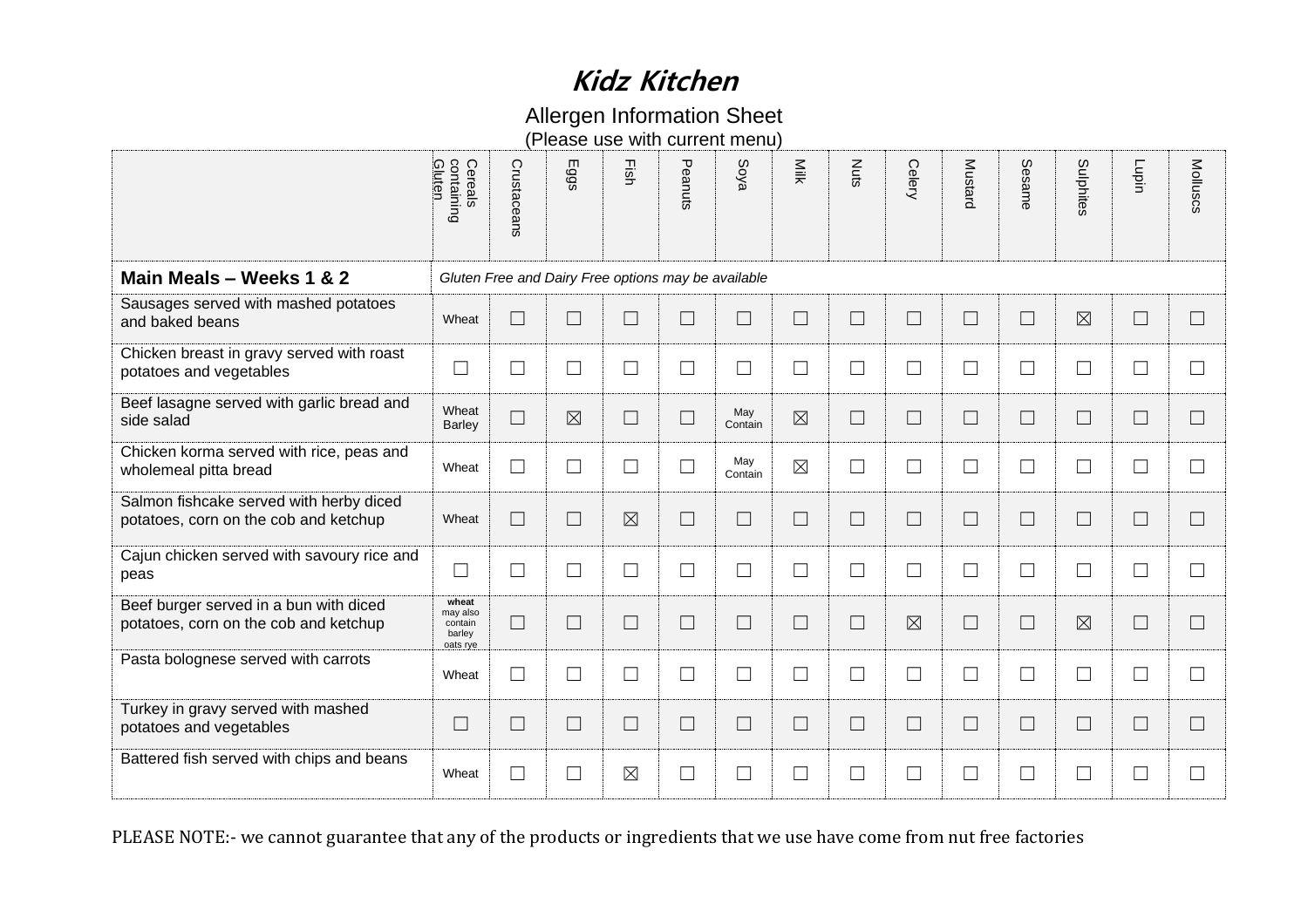### Allergen Information Sheet

|                                                                                                                                   | Gluten<br>Cereals<br>containing | Crustaceans       | Eggs                                                | Fish   | Peanuts | Soya                     | Milk        | Nuts   | Celery | Mustard     | Sesame | Sulphites         | Lupin    | Molluscs                 |
|-----------------------------------------------------------------------------------------------------------------------------------|---------------------------------|-------------------|-----------------------------------------------------|--------|---------|--------------------------|-------------|--------|--------|-------------|--------|-------------------|----------|--------------------------|
| Main Meals - Week 3                                                                                                               |                                 |                   | Gluten Free and Dairy Free options may be available |        |         |                          |             |        |        |             |        |                   |          |                          |
| Pork meatballs in a rich and rustic tomato<br>and basil sauce served with whole wheat<br>pasta twists and peas ** (not Nettleham) | Wheat                           | $\Box$            | $\Box$                                              | $\Box$ | $\Box$  | $\Box$                   | $\boxtimes$ | $\Box$ | $\Box$ | $\Box$      | $\Box$ | $\Box$            | $\Box$   | $\Box$                   |
| Mild chilli con carne served with rice and<br>side salad                                                                          | $\Box$                          | $\Box$            | $\Box$                                              | $\Box$ | $\Box$  | $\Box$                   | $\Box$      | $\Box$ | $\Box$ | $\Box$      | $\Box$ | $\Box$            | $\sqcup$ | $\Box$                   |
| Roast beef in gravy served with roast<br>potatoes, vegetables and Yorkshire pudding                                               | Wheat                           | $\Box$            | $\boxtimes$                                         | $\Box$ | $\Box$  | $\Box$                   | $\boxtimes$ | $\Box$ | $\Box$ | $\Box$      | $\Box$ | $\Box$            | ⊔        | $\Box$                   |
| Spanish chicken served with rice and<br>sweetcorn                                                                                 | $\Box$                          | $\Box$            | $\Box$                                              | $\Box$ | $\Box$  | $\Box$                   | $\Box$      | $\Box$ | $\Box$ | $\Box$      | $\Box$ | $\Box$            | $\Box$   | $\Box$                   |
| Chicken served with a tortilla wrap and<br>herby diced potatoes, side salad and<br>mayonnaise                                     | Wheat                           | $\Box$            | $\boxtimes$                                         | $\Box$ | $\Box$  | $\overline{\phantom{0}}$ | $\boxtimes$ | $\Box$ | $\Box$ | $\boxtimes$ | $\Box$ | $\Box$            | $\sqcup$ | $\overline{\phantom{a}}$ |
| <b>Special Theme Days</b>                                                                                                         |                                 |                   | Gluten Free and Dairy Free options may be available |        |         |                          |             |        |        |             |        |                   |          |                          |
| Thursday 19 <sup>th</sup> May - Chicken nuggets<br>served with wedges and spaghetti hoops                                         | Wheat                           | $\Box$            | $\Box$                                              | $\Box$ | $\Box$  | $\Box$                   | $\Box$      | $\Box$ | $\Box$ | $\Box$      | $\Box$ | $\Box$            | $\Box$   | $\Box$                   |
| ** Nettleham Infants only week 3 Monday<br>Chicken in tomato and basil sauce served<br>with wholewheat pasta and peas             | Wheat                           | $\Box$            | $\Box$                                              | $\Box$ | $\Box$  | $\Box$                   | $\Box$      | $\Box$ | $\Box$ | $\Box$      | $\Box$ | $\Box$            | $\Box$   | $\Box$                   |
|                                                                                                                                   | $\Box$                          | $\Box$            | $\Box$                                              | $\Box$ | $\Box$  | $\Box$                   | $\Box$      | $\Box$ | $\Box$ | $\Box$      | $\Box$ | $\Box$            | $\Box$   | $\Box$                   |
|                                                                                                                                   | $\Box$                          | $\vert \ \ \vert$ | $\Box$                                              | $\Box$ | $\Box$  | $\Box$                   | $\Box$      | $\Box$ | $\Box$ | $\Box$      | $\Box$ | $\vert \ \ \vert$ | $\sqcup$ | $\Box$                   |
| PLEASE NOTE:- we cannot guarantee that any of the products or ingredients that we use have come from nut free factories           |                                 |                   |                                                     |        |         |                          |             |        |        |             |        |                   |          |                          |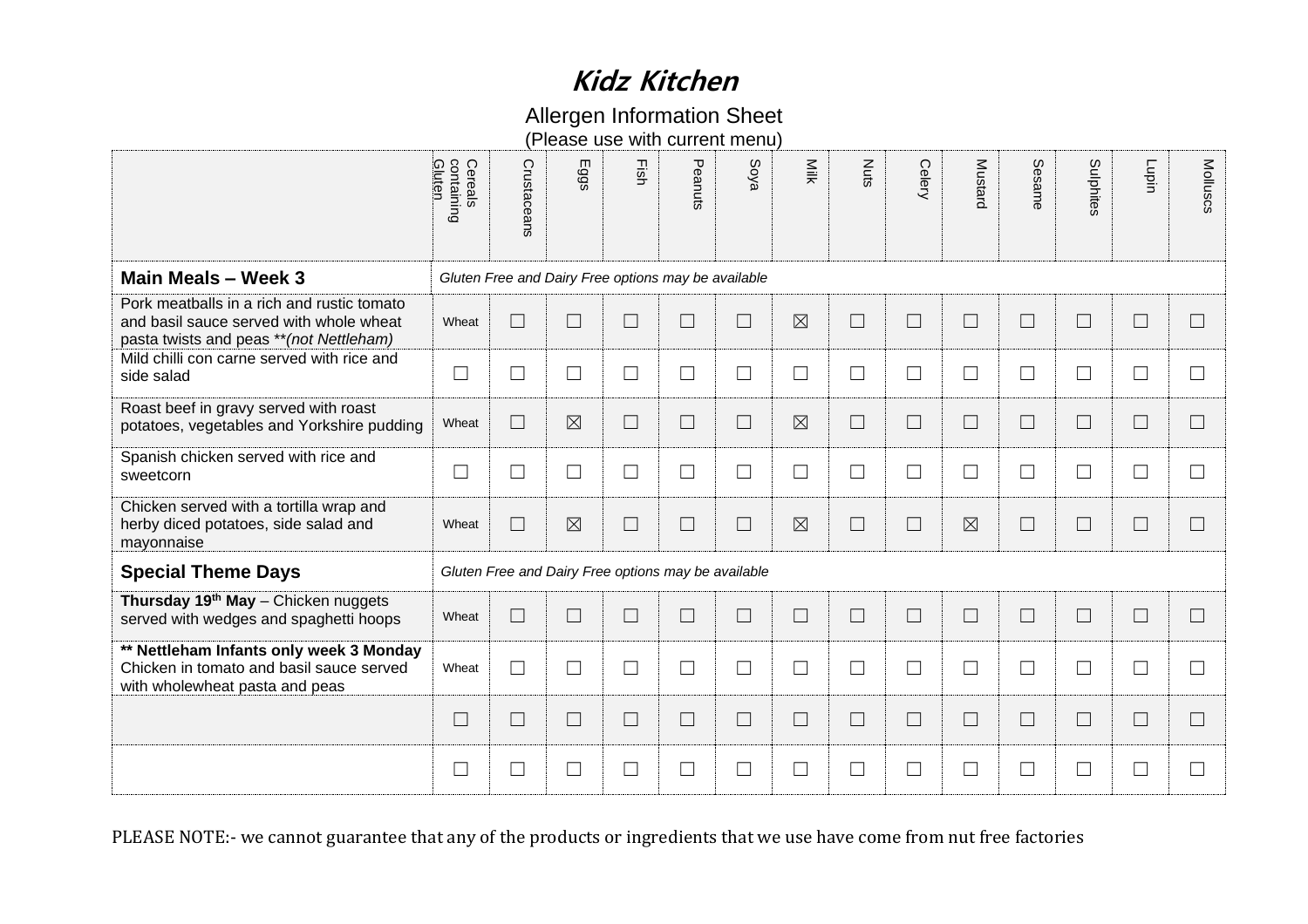### Allergen Information Sheet

|                                                                                                                         | containing<br>Gluten<br>Cereals                    | Crustaceans | Eggs                                                | Fish   | Peanuts | Soya           | Milk        | Nuts   | Celery | Mustard                  | Sesame | Sulphites | Lupin             | Molluscs          |
|-------------------------------------------------------------------------------------------------------------------------|----------------------------------------------------|-------------|-----------------------------------------------------|--------|---------|----------------|-------------|--------|--------|--------------------------|--------|-----------|-------------------|-------------------|
| <b>Vegetarian Option - Weeks 1&amp;2</b>                                                                                |                                                    |             | Gluten Free and Dairy Free options may be available |        |         |                |             |        |        |                          |        |           |                   |                   |
| Vegan sausage roll served with mashed<br>potatoes and baked beans                                                       | Wheat                                              | $\Box$      | $\Box$                                              | $\Box$ | $\Box$  | $\Box$         | $\Box$      | $\Box$ | $\Box$ |                          | $\Box$ | $\Box$    | $\Box$            | $\Box$            |
| Quorn vegan fillet in gravy served with roast<br>potatoes and vegetables                                                | Wheat                                              | $\Box$      | ⊔                                                   | ⊔      | $\Box$  | $\Box$         | $\Box$      | $\Box$ | $\Box$ | $\Box$                   | ⊔      | $\Box$    | $\sqcup$          | $\vert \ \ \vert$ |
| Roasted vegetable lasagne served with<br>garlic bread and side salad                                                    | Wheat<br><b>Barley</b>                             | $\Box$      | $\boxtimes$                                         | $\Box$ | $\Box$  | May<br>Contain | $\boxtimes$ | $\Box$ | $\Box$ | $\Box$                   | $\Box$ | $\Box$    | $\Box$            | $\Box$            |
| Sweet potato, lentil and chickpea korma<br>served with rice, peas and wholemeal pitta<br>bread                          | Wheat                                              | $\Box$      | $\mathcal{L}_{\mathcal{A}}$                         | $\Box$ | $\Box$  | $\Box$         | $\boxtimes$ | $\Box$ | $\Box$ | $\Box$                   | $\Box$ | $\Box$    | $\Box$            | $\Box$            |
| Cheese and tomato power pizza served<br>with herby diced potatoes, corn on the cob<br>and ketchup                       | Wheat                                              | $\Box$      | П                                                   | $\Box$ | $\Box$  | $\Box$         | $\boxtimes$ | $\Box$ | $\Box$ | $\Box$                   | $\Box$ | $\Box$    | П                 | $\Box$            |
| Macaroni cheese served with peas                                                                                        | Wheat                                              | $\Box$      | $\Box$                                              | $\Box$ | $\Box$  | $\Box$         | $\boxtimes$ | $\Box$ | $\Box$ | $\Box$                   | $\Box$ | $\Box$    | $\Box$            | $\Box$            |
| Spicy bean burger in a bun served with<br>diced potatoes, corn on the cob and<br>ketchup                                | wheat<br>may also<br>contain<br>barley<br>oats rye | $\Box$      | $\overline{\phantom{a}}$                            | $\Box$ | $\Box$  | $\boxtimes$    | $\Box$      | $\Box$ | $\Box$ |                          | $\Box$ | $\Box$    | $\Box$            | $\Box$            |
| Vegetable pasta bolognese served with<br>carrots                                                                        | Wheat                                              | $\Box$      | $\Box$                                              | $\Box$ | $\Box$  | $\Box$         | ⊔           | $\Box$ | $\Box$ | $\Box$                   | $\Box$ | $\Box$    | $\vert \ \ \vert$ | $\Box$            |
| Quorn vegan fillet in gravy served with<br>mashed potatoes and vegetables                                               | Wheat                                              | $\Box$      | $\vert \ \ \vert$                                   | ⊔      | $\Box$  | $\Box$         | $\Box$      | $\Box$ | $\Box$ | $\Box$                   | $\Box$ | $\Box$    | $\Box$            | $\vert$ $\vert$   |
| Vegetable quarter pounder served with<br>chips and beans                                                                | Wheat                                              | $\Box$      | $\vert \ \ \vert$                                   | $\Box$ | $\Box$  | $\Box$         | $\Box$      | $\Box$ | $\Box$ | $\overline{\phantom{a}}$ | $\Box$ | $\Box$    | $\Box$            | $\Box$            |
| PLEASE NOTE:- we cannot guarantee that any of the products or ingredients that we use have come from nut free factories |                                                    |             |                                                     |        |         |                |             |        |        |                          |        |           |                   |                   |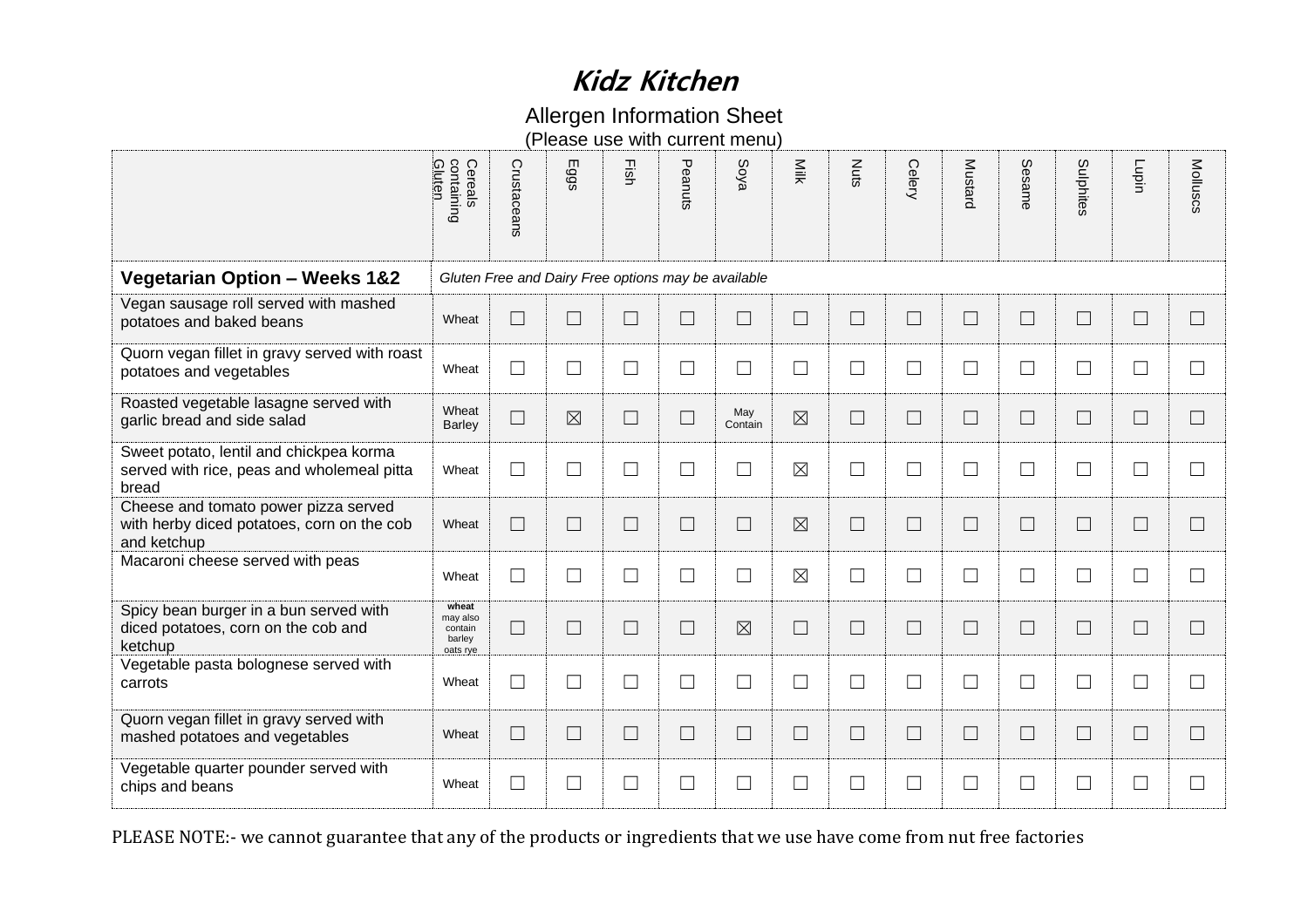### Allergen Information Sheet

|                                                                                                                                           | containing<br>Gluten<br>Cereals                                                                                         | Crustaceans | Eggs                                                | Fish                        | Peanuts | Soya        | Milk        | Nuts   | Celery | Mustard     | Sesame | Sulphites | Lupin                       | Molluscs       |
|-------------------------------------------------------------------------------------------------------------------------------------------|-------------------------------------------------------------------------------------------------------------------------|-------------|-----------------------------------------------------|-----------------------------|---------|-------------|-------------|--------|--------|-------------|--------|-----------|-----------------------------|----------------|
| <b>Vegetarian Option - Weeks 3</b>                                                                                                        |                                                                                                                         |             | Gluten Free and Dairy Free options may be available |                             |         |             |             |        |        |             |        |           |                             |                |
| Vegetarian meatballs in a rich and rustic<br>tomato and basil sauce served with whole<br>wheat pasta twists and peas<br>**(not Nettleham) | Wheat<br><b>Barley</b>                                                                                                  | $\Box$      | $\boxtimes$                                         | $\Box$                      | $\Box$  | $\Box$      | $\Box$      | $\Box$ | $\Box$ | $\Box$      | $\Box$ | $\Box$    | $\overline{\phantom{a}}$    | $\Box$         |
| Jacket Potato served with cheese, beans<br>and side salad                                                                                 | $\Box$                                                                                                                  | $\Box$      | $\Box$                                              | ⊔                           | $\Box$  | $\Box$      | $\boxtimes$ | $\Box$ | $\Box$ | $\Box$      | $\Box$ | $\Box$    | $\Box$                      | $\Box$         |
| Vegan burger in gravy served with roast<br>potatoes, vegetables and Yorkshire pudding                                                     | <b>Barley</b>                                                                                                           | $\Box$      | $\Box$                                              | $\mathcal{L}_{\mathcal{A}}$ | $\Box$  | $\boxtimes$ | $\Box$      | $\Box$ | $\Box$ | $\Box$      | $\Box$ | $\Box$    | $\mathcal{L}_{\mathcal{A}}$ | $\mathbb{R}^n$ |
| Tomato and basil pasta bake topped with<br>cheese served with sweetcorn                                                                   | Wheat                                                                                                                   | $\Box$      | ⊔                                                   | ⊔                           | $\Box$  | $\Box$      | $\boxtimes$ | $\Box$ | $\Box$ | $\Box$      | $\Box$ | $\Box$    | $\sqcup$                    | $\Box$         |
| Quorn dipper served with a tortilla wrap and<br>herby diced potatoes, side salad and<br>mayonnaise                                        | Wheat                                                                                                                   | $\Box$      | $\boxtimes$                                         | $\Box$                      | $\Box$  | $\Box$      | $\boxtimes$ | $\Box$ | $\Box$ | $\boxtimes$ | $\Box$ | $\Box$    | $\overline{\phantom{a}}$    | $\Box$         |
| <b>Special Theme Days</b>                                                                                                                 |                                                                                                                         |             | Gluten Free and Dairy Free options may be available |                             |         |             |             |        |        |             |        |           |                             |                |
| Thursday 19 <sup>th</sup> May - Quorn dippers served<br>with wedges and spaghetti hoops                                                   | Wheat                                                                                                                   | $\Box$      | $\boxtimes$                                         | $\overline{\phantom{a}}$    | $\Box$  | $\Box$      | $\boxtimes$ | $\Box$ | $\Box$ | $\Box$      | $\Box$ | $\Box$    | $\Box$                      | $\mathbf{L}$   |
| ** Nettleham Infants only week 3 Monday<br>Cheese and tomato Ravioli served with<br>peas                                                  | Wheat                                                                                                                   | $\Box$      | $\boxtimes$                                         | ⊔                           | $\Box$  | $\Box$      | $\boxtimes$ | $\Box$ | $\Box$ | $\Box$      | $\Box$ | $\Box$    | $\mathcal{L}_{\mathcal{A}}$ | $\mathbf{L}$   |
|                                                                                                                                           | $\Box$                                                                                                                  | $\Box$      | $\Box$                                              | $\Box$                      | $\Box$  | $\Box$      | $\Box$      | $\Box$ | $\Box$ | $\Box$      | $\Box$ | $\Box$    | $\Box$                      | $\Box$         |
|                                                                                                                                           | $\Box$                                                                                                                  | $\Box$      | $\Box$                                              | $\Box$                      | $\Box$  | $\Box$      | $\Box$      | $\Box$ | $\Box$ | $\Box$      | $\Box$ | $\Box$    | $\overline{\phantom{a}}$    | $\Box$         |
|                                                                                                                                           | PLEASE NOTE:- we cannot guarantee that any of the products or ingredients that we use have come from nut free factories |             |                                                     |                             |         |             |             |        |        |             |        |           |                             |                |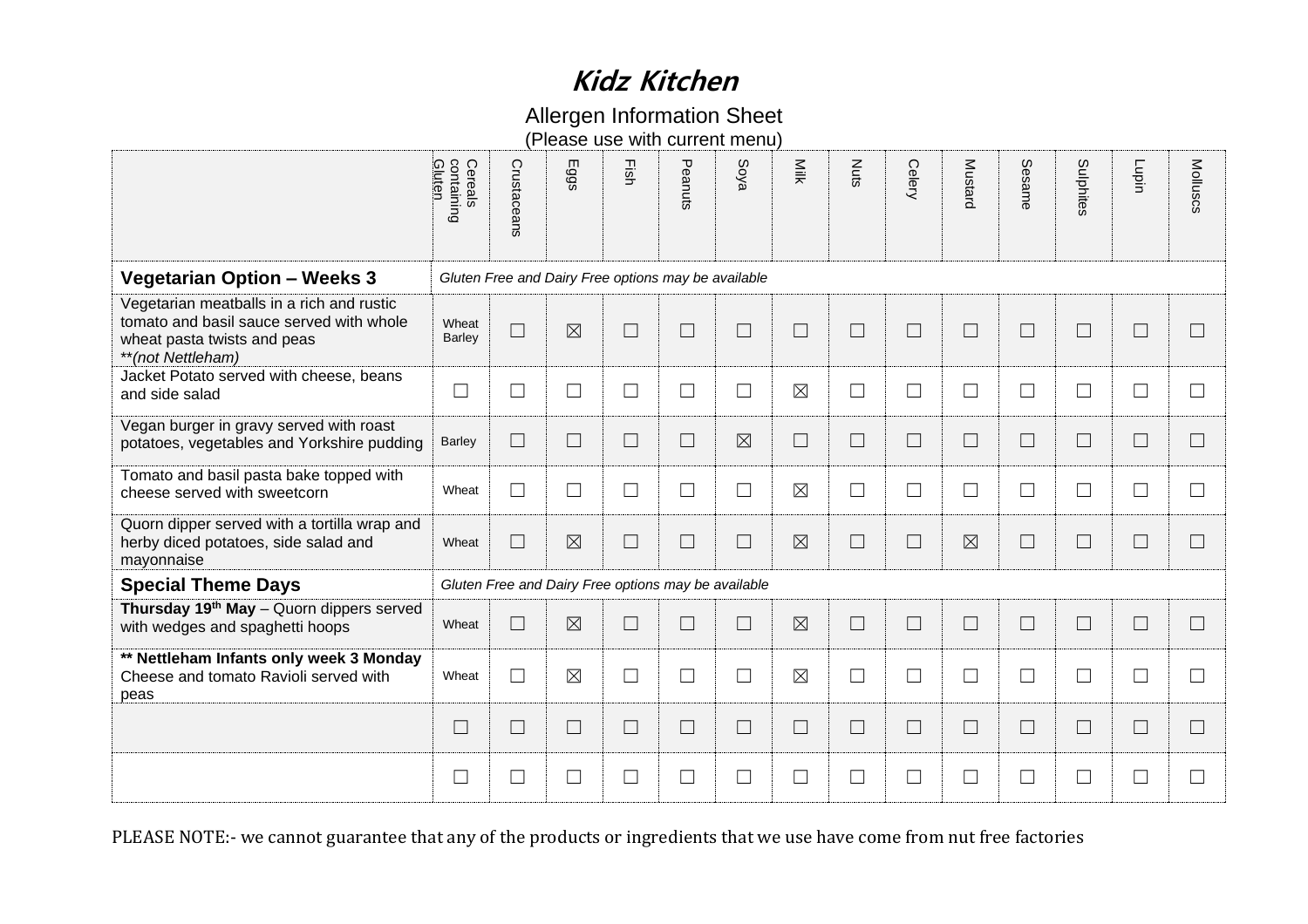### Allergen Information Sheet

|                                                                                                                         | Cereals<br>containing<br>Gluten | Crustaceans       | Eggs        | Eish                                                | Peanuts | Soya           | Milk           | <b>Nuts</b>    | Celery | Mustard                  | Sesame | Sulphites   | Lupin  | Molluscs |
|-------------------------------------------------------------------------------------------------------------------------|---------------------------------|-------------------|-------------|-----------------------------------------------------|---------|----------------|----------------|----------------|--------|--------------------------|--------|-------------|--------|----------|
| <b>Dessert Option - Weeks 1 &amp; 2</b>                                                                                 |                                 |                   |             | Gluten Free and Dairy Free options may be available |         |                |                |                |        |                          |        |             |        |          |
| <b>Cherry Bakewell</b>                                                                                                  | Wheat                           | $\Box$            | $\boxtimes$ | $\Box$                                              | $\Box$  | May<br>Contain | May<br>Contain | May<br>Contain | $\Box$ | $\Box$                   | $\Box$ | $\Box$      | $\Box$ | $\Box$   |
| Pineapple and ice cream                                                                                                 | $\Box$                          | $\Box$            | $\Box$      | $\Box$                                              | $\Box$  | $\Box$         | $\boxtimes$    | $\Box$         | $\Box$ | $\Box$                   | $\Box$ | $\Box$      | $\Box$ | $\Box$   |
| Chocolate muffin                                                                                                        | Wheat                           | $\vert \ \ \vert$ | $\boxtimes$ | $\Box$                                              | $\Box$  | $\Box$         | $\boxtimes$    | $\Box$         | $\Box$ | $\Box$                   | $\Box$ | $\Box$      | $\Box$ | $\Box$   |
| Pancake with peaches and squirty cream                                                                                  | Wheat                           | $\Box$            | $\boxtimes$ | $\Box$                                              | $\Box$  | $\Box$         | $\boxtimes$    | $\Box$         | $\Box$ | $\Box$                   | $\Box$ | $\Box$      | $\Box$ | $\Box$   |
| Frozen strawberry yoghurt ice cream                                                                                     | $\Box$                          | $\Box$            | $\Box$      | $\Box$                                              | $\Box$  | $\Box$         | $\boxtimes$    | $\Box$         | $\Box$ | $\Box$                   | $\Box$ | $\Box$      | $\Box$ | $\Box$   |
| Chocolate and vanilla mousse                                                                                            | $\Box$                          | $\Box$            | $\Box$      | $\Box$                                              | $\Box$  | $\Box$         | $\boxtimes$    | $\Box$         | $\Box$ | $\overline{\phantom{a}}$ | $\Box$ | $\Box$      | $\Box$ | П        |
| Apple cobbler and custard                                                                                               | Wheat                           | $\vert \ \ \vert$ | $\boxtimes$ | $\Box$                                              | $\Box$  | $\Box$         | $\boxtimes$    | $\Box$         | $\Box$ | $\Box$                   | $\Box$ | $\boxtimes$ | $\Box$ | $\Box$   |
| Gingerbread                                                                                                             | Wheat                           | $\Box$            | $\boxtimes$ | $\Box$                                              | $\Box$  | $\Box$         | $\boxtimes$    | $\Box$         | $\Box$ | $\Box$                   | $\Box$ | $\Box$      | $\Box$ | $\Box$   |
| Melon and ice cream                                                                                                     | $\Box$                          | $\Box$            | $\Box$      | $\Box$                                              | $\Box$  | $\Box$         | $\boxtimes$    | $\Box$         | $\Box$ | $\Box$                   | $\Box$ | $\Box$      | $\Box$ | $\Box$   |
| Orange drizzle cake                                                                                                     | Wheat                           | $\Box$            | $\boxtimes$ | $\Box$                                              | $\Box$  | $\Box$         | $\boxtimes$    | $\Box$         | $\Box$ |                          | $\Box$ | $\Box$      | $\Box$ | $\Box$   |
| PLEASE NOTE:- we cannot guarantee that any of the products or ingredients that we use have come from nut free factories |                                 |                   |             |                                                     |         |                |                |                |        |                          |        |             |        |          |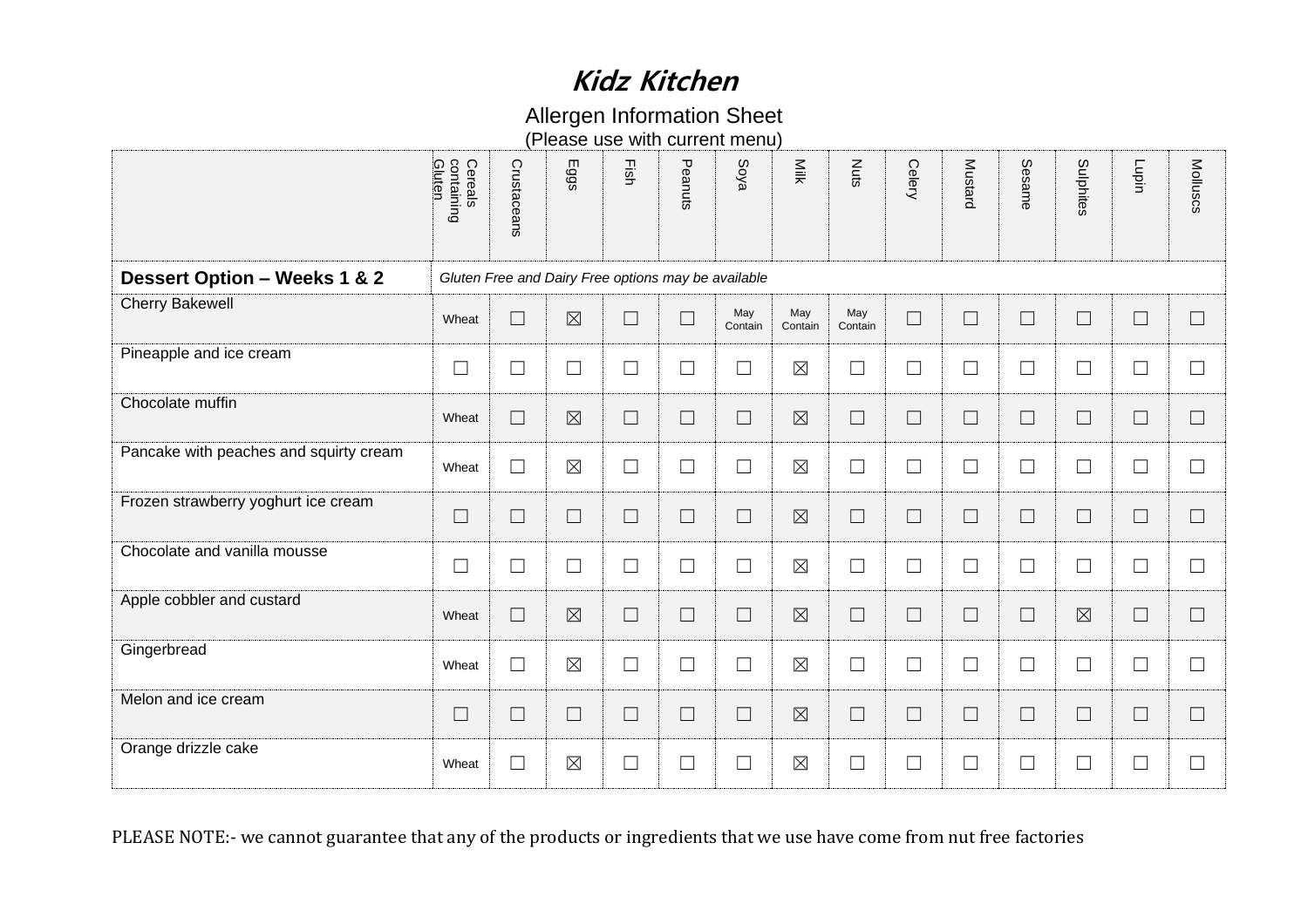### Allergen Information Sheet

|                                                                                                                         | Gluten<br>Cereals<br>containing | Crustaceans | Eggs                     | Fish                                                | Peanuts | Soya   | Milk        | Nuts   | Celery | Mustard | Sesame | Sulphites | Lupin  | Molluscs |
|-------------------------------------------------------------------------------------------------------------------------|---------------------------------|-------------|--------------------------|-----------------------------------------------------|---------|--------|-------------|--------|--------|---------|--------|-----------|--------|----------|
| <b>Dessert Option - Week 3</b>                                                                                          |                                 |             |                          | Gluten Free and Dairy Free options may be available |         |        |             |        |        |         |        |           |        |          |
| Frozen toffee yoghurt ice cream                                                                                         | $\Box$                          | $\Box$      | $\overline{\phantom{a}}$ | $\Box$                                              | $\Box$  | $\Box$ | $\boxtimes$ | $\Box$ | $\Box$ | $\Box$  | $\Box$ | $\Box$    | $\Box$ | $\Box$   |
| Pears and chocolate ice cream                                                                                           | $\Box$                          | $\Box$      | $\Box$                   | $\Box$                                              | $\Box$  | $\Box$ | $\boxtimes$ | $\Box$ | $\Box$ | $\Box$  | $\Box$ | $\Box$    | $\Box$ | $\Box$   |
| Lemon cookie                                                                                                            | Wheat                           | $\Box$      | $\boxtimes$              | $\Box$                                              | $\Box$  | $\Box$ | $\boxtimes$ | $\Box$ | $\Box$ | $\Box$  | $\Box$ | $\Box$    | $\Box$ | $\Box$   |
| Jam sponge and custard                                                                                                  | Wheat                           | $\Box$      | $\boxtimes$              | $\Box$                                              | $\Box$  | $\Box$ | $\boxtimes$ | $\Box$ | $\Box$ | $\Box$  | $\Box$ | $\Box$    | $\Box$ | $\Box$   |
| Fruity jelly ice cream                                                                                                  | $\Box$                          | $\Box$      | $\Box$                   | $\Box$                                              | $\Box$  | $\Box$ | $\boxtimes$ | $\Box$ | $\Box$ | $\Box$  | $\Box$ | $\Box$    | $\Box$ | $\Box$   |
| <b>Special Theme Days</b>                                                                                               |                                 |             |                          |                                                     |         |        |             |        |        |         |        |           |        |          |
| Friday 22 <sup>nd</sup> April - St Georges Day<br>cupcake                                                               | Wheat                           | $\Box$      | $\boxtimes$              | $\Box$                                              | $\Box$  | $\Box$ | $\boxtimes$ | $\Box$ | $\Box$ | $\Box$  | $\Box$ | $\Box$    | $\Box$ | $\Box$   |
| Thursday 19th May - Chocolate cookie                                                                                    | Wheat                           | $\Box$      | $\boxtimes$              | $\Box$                                              | $\Box$  | $\Box$ | $\boxtimes$ | $\Box$ | $\Box$ | $\Box$  | $\Box$ | $\Box$    | $\Box$ | $\Box$   |
|                                                                                                                         | $\Box$                          | $\Box$      | $\Box$                   | $\Box$                                              | $\Box$  | $\Box$ | $\Box$      | $\Box$ | $\Box$ | $\Box$  | $\Box$ | $\Box$    | $\Box$ | $\Box$   |
|                                                                                                                         | $\Box$                          | $\Box$      | ⊔                        | $\Box$                                              | $\Box$  | $\Box$ | $\Box$      | $\Box$ | $\Box$ |         | $\Box$ | $\Box$    | $\Box$ | $\Box$   |
| PLEASE NOTE:- we cannot guarantee that any of the products or ingredients that we use have come from nut free factories |                                 |             |                          |                                                     |         |        |             |        |        |         |        |           |        |          |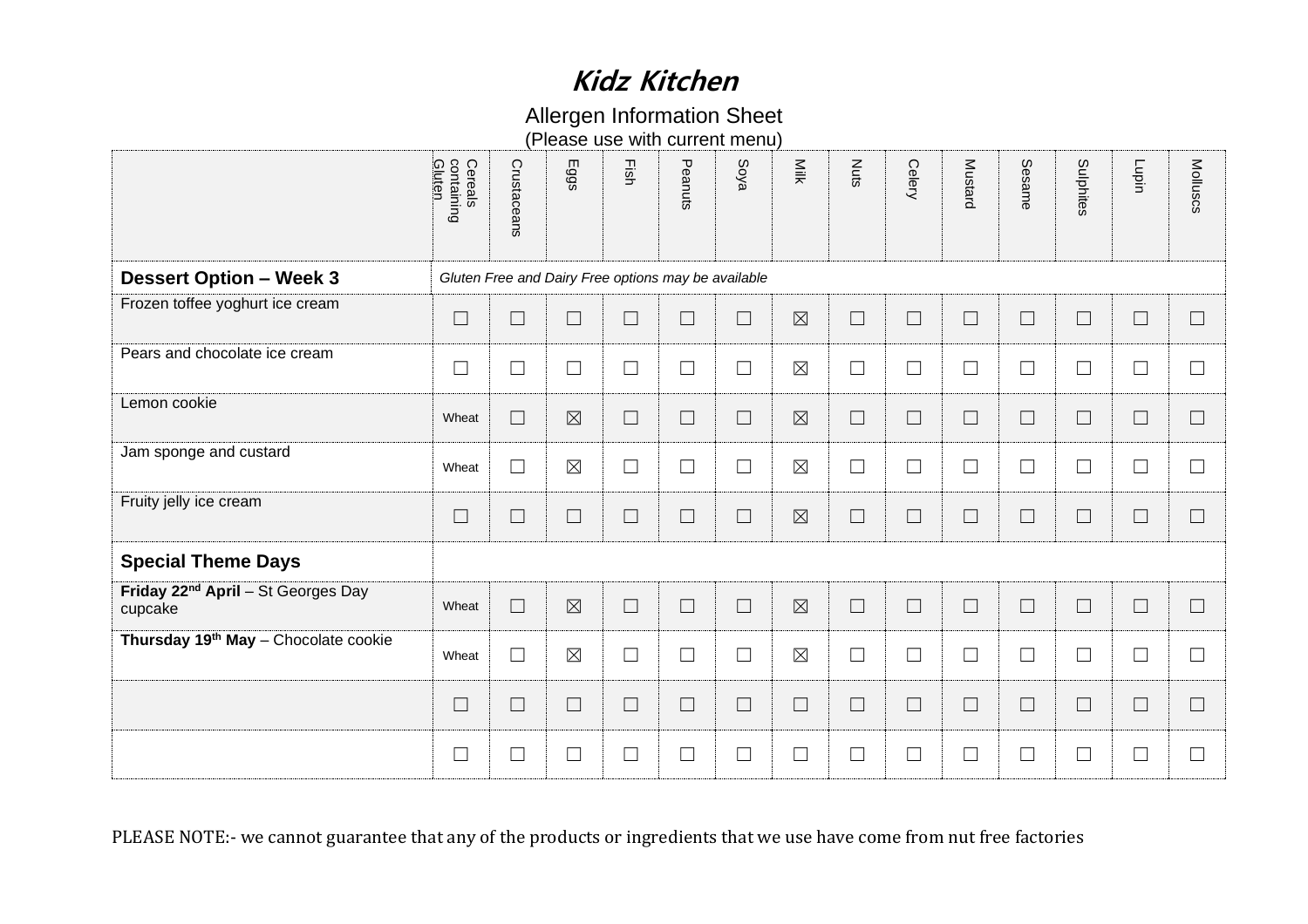### Allergen Information Sheet

|                                                                                                                         | Gluten<br>Cereals<br>containing | Crustaceans | Eggs        | Fish   | Peanuts | Soya   | Milk        | <b>Nuts</b> | Celery | <b>Mustard</b> | Sesame | Sulphites | Lupin                       | Molluscs |
|-------------------------------------------------------------------------------------------------------------------------|---------------------------------|-------------|-------------|--------|---------|--------|-------------|-------------|--------|----------------|--------|-----------|-----------------------------|----------|
| <b>Daily options</b>                                                                                                    |                                 |             |             |        |         |        |             |             |        |                |        |           |                             |          |
| Fruit yoghurt                                                                                                           | $\Box$                          | $\Box$      | $\Box$      | $\Box$ | $\Box$  | $\Box$ | $\boxtimes$ | $\Box$      | $\Box$ | $\Box$         | $\Box$ | $\Box$    | $\Box$                      | $\Box$   |
| Wholemeal bread                                                                                                         | Wheat<br>Rye                    | $\Box$      | $\Box$      | $\Box$ | $\Box$  | $\Box$ | $\Box$      | $\Box$      | $\Box$ | $\Box$         | $\Box$ | $\Box$    | $\Box$                      | $\Box$   |
| <b>Baked Potato options</b>                                                                                             |                                 |             |             |        |         |        |             |             |        |                |        |           |                             |          |
| Jacket potato served with cheese and side<br>salad or crunchy salad                                                     | $\Box$                          | $\Box$      | $\Box$      | $\Box$ | $\Box$  | $\Box$ | $\boxtimes$ | $\Box$      | $\Box$ | $\Box$         | $\Box$ | $\Box$    | $\mathcal{L}_{\mathcal{A}}$ | $\Box$   |
| Jacket potato served with tuna mayonnaise<br>and side salad or carrot/cucumber sticks                                   | $\Box$                          | $\Box$      | $\boxtimes$ | $\Box$ | $\Box$  | $\Box$ | $\Box$      | $\Box$      | $\Box$ | $\Box$         | $\Box$ | $\Box$    | $\Box$                      | $\Box$   |
| Jacket potato served with baked beans and<br>side salad or carrot & cucumber sticks                                     | $\Box$                          | $\sqcup$    | $\sqcup$    | $\Box$ | $\Box$  | $\Box$ | $\Box$      | $\Box$      | $\Box$ | $\Box$         | $\Box$ | $\Box$    | $\blacksquare$              | $\Box$   |
| Jacket potato served with bolognaise and<br>crunchy salad or carrot, cucumber sticks                                    | $\Box$                          | $\Box$      | $\Box$      | $\Box$ | $\Box$  | $\Box$ | $\Box$      | $\Box$      | $\Box$ | $\Box$         | $\Box$ | $\Box$    | $\Box$                      | $\Box$   |
| Jacket potato served with chilli and side<br>salad or crunchy salad or corn on the cob                                  | $\Box$                          | $\Box$      | $\Box$      | $\Box$ | $\Box$  | $\Box$ | $\Box$      | $\Box$      | $\Box$ | $\Box$         | $\Box$ | $\Box$    | $\Box$                      | $\Box$   |
| Jacket potato served with ham, coleslaw<br>and side salad or crunchy salad                                              | $\Box$                          | $\Box$      | $\boxtimes$ | $\Box$ | $\Box$  | $\Box$ | $\Box$      | $\Box$      | $\Box$ | $\Box$         | $\Box$ | $\Box$    | $\overline{\phantom{a}}$    | $\Box$   |
| Jacket potato served with five bean chilli<br>and crunchy salad                                                         | $\Box$                          | $\sqcup$    | $\Box$      | $\Box$ | $\Box$  | $\Box$ | $\Box$      | $\Box$      | $\Box$ | $\Box$         | $\Box$ | $\Box$    | $\overline{\phantom{a}}$    | $\Box$   |
| PLEASE NOTE:- we cannot guarantee that any of the products or ingredients that we use have come from nut free factories |                                 |             |             |        |         |        |             |             |        |                |        |           |                             |          |